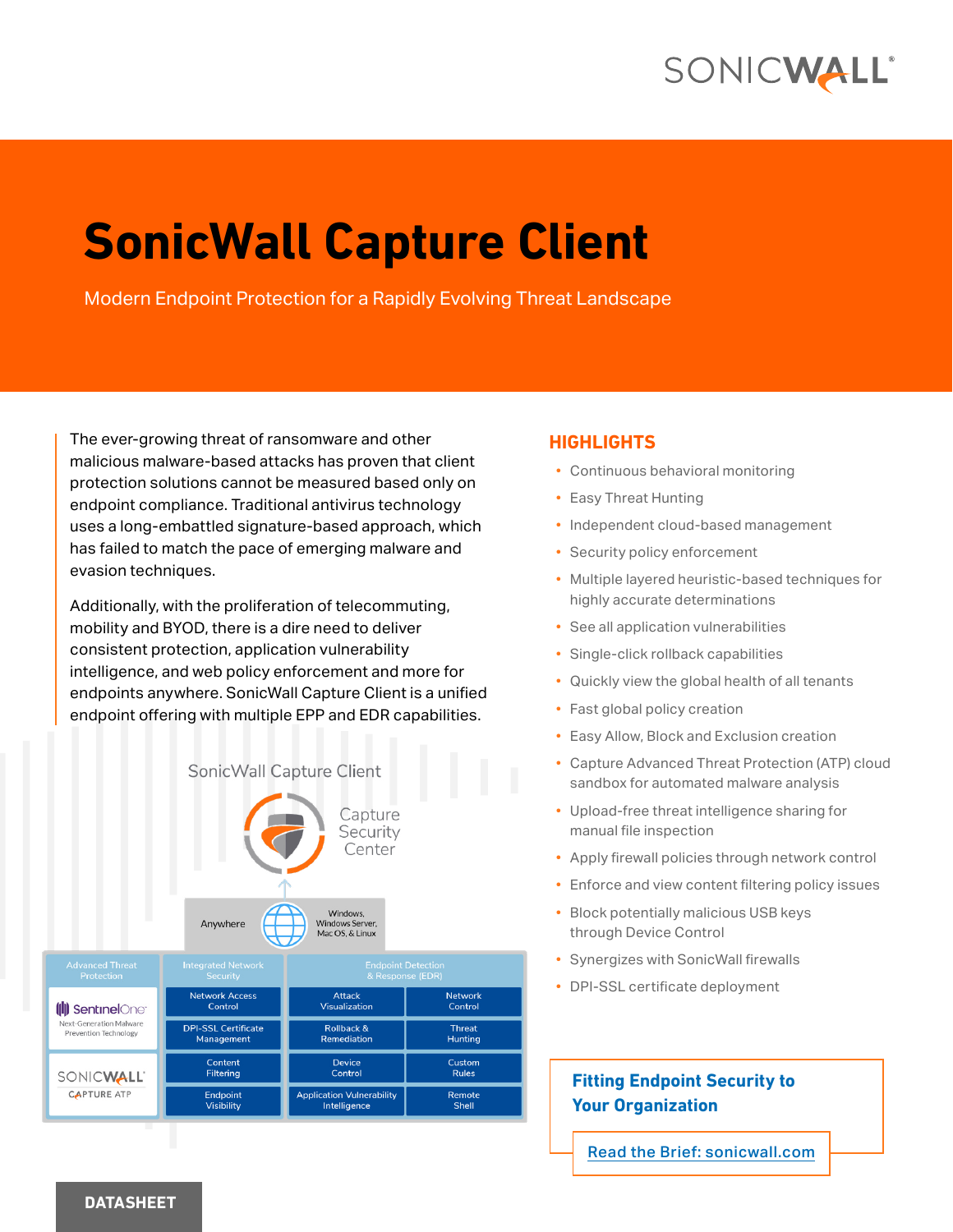With a next-generation malware protection engine powered by SentinelOne, Capture Client applies behavior-based advanced threat protection techniques, such as machine learning, multi-engine sandbox integration, and single-click system rollback. Capture Client also enables the deep inspection of encrypted TLS traffic (DPI- SSL) on SonicWall firewalls by installing and managing trusted TLS certificates.

Capture Client policies for all features can be managed from a single cloud-based management console. Capture Client can be easily deployed either through Microsoft Active Directory group policies, any other third-party software deployment techniques, or through the delivery of customized URLs where clients can download and silently self-install without any additional intervention. Additionally when integrated with SonicWall firewalls, Capture Client delivers a zero-touch experience for deployment on unprotected clients with optional enforcement capabilities.

#### **Centralized Management and Client Protection Reporting**

On the SonicWall cloud-based management console administrators can see the health of each tenant which is judged by the number of infections, vulnerabilities present, the version of Capture Client installed, and what and who is being blocked the most by the optional onboard Content Filtering. This dashboard can also tell you which devices are online and operating. From the management console, administrators can configure fine-grained policies for specific groups and even an entire tenant.

The Account Policy allows administrators to apply a single baseline policy to all tenants which makes it easier to spin up new tenants. This also allows for MSSPs to quickly create protections for new threats across all tenants on this policy. When the Inheritance option is activated, all new tenants will acquire the Account Policy, when turned off, unique policies can be created and modified for individual tenants for everything from content filtering to malware protection to DPI-SSL certificate management.

The Account scope allows managed service providers (MSSPs/MSPs) to manage and report on clients of multiple customers. At the same time, each of those customers can only manage and report on their own clients.

The management console also functions as an investigative platform to help identify the root cause of detected malware threats and provides actionable intelligence about how to prevent them from recurring. For example, Security Admins and Analysts can analyse convicted threats, determine what behaviour or attributes rendered a conviction and determine what additional response actions may be needed. Analysts can also search for indicators of compromise from emerging threats using storyline-based threat hunting.

#### **Features and Benefits**

#### Continuous behavioral monitoring

- See complete profiles of file, application, process, and network activity
- Protect against both file-based and fileless malware
- Deliver a 360-degree attack view with actionable intelligence

#### Multiple layered, heuristicbased techniques

- Leverage cloud intelligence, advanced static analysis and dynamic behavioral protection
- Protect against and remediate known and unknown malware before, during, or after an attack

#### No need for regular scans or periodic updates

- Enable the highest level of protection at all times without hampering user productivity
- Receive a full scan on install and continuously monitors for suspicious activity continually afterward

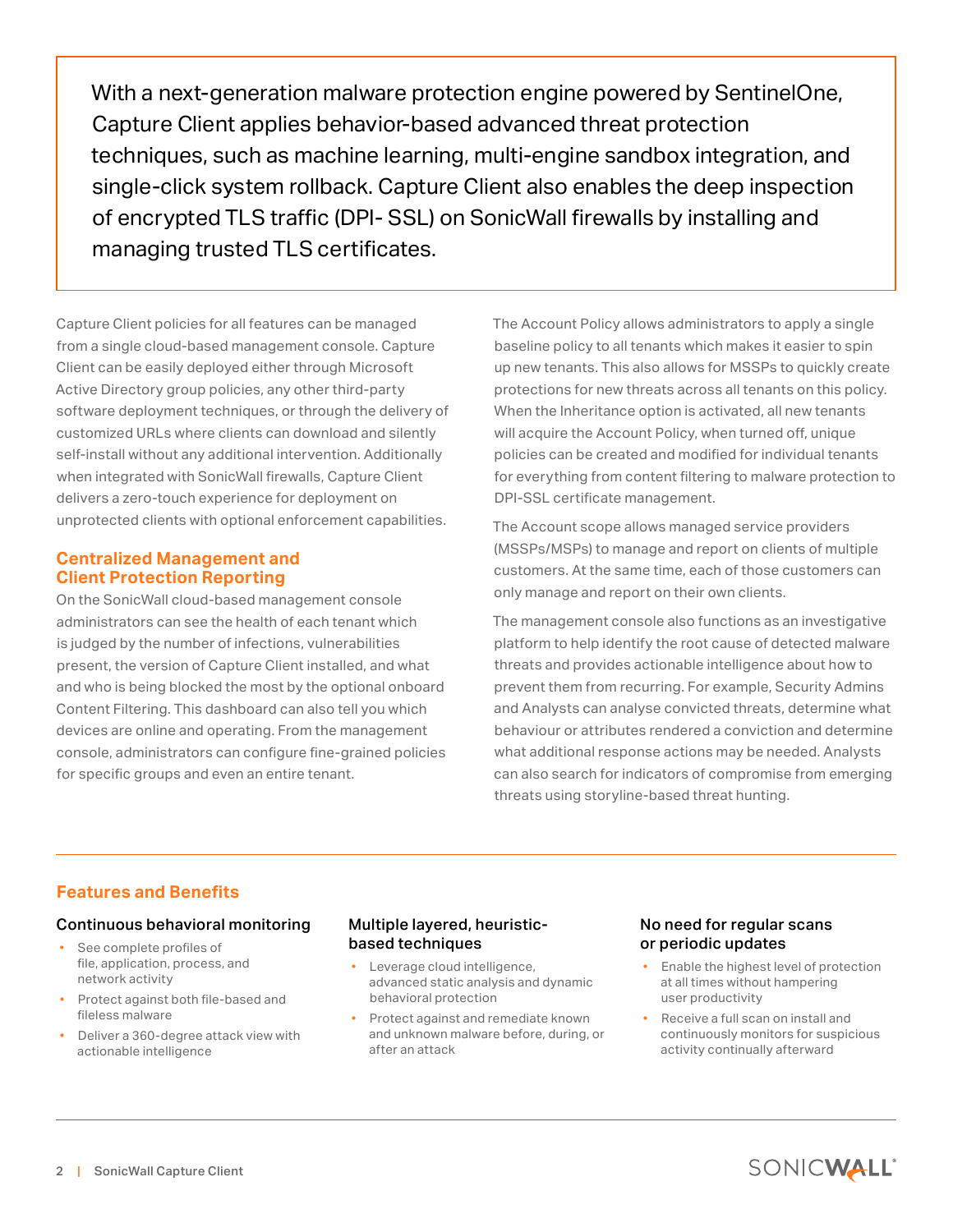#### **Features and Benefits Cont'd**

#### Threat Hunting with Deep Visibility

- Utilize Deep Visibility to search for threats based on behavior indicators as well as Indicators of Compromise (IOC) across covered Windows, MacOS, and Linux devices
- Automate Threat Hunting and Response with Custom Rules and Alerts

#### Capture Advanced Threat Protection (ATP) integration (for Windows Devices)

- Automatically upload suspicious files on Windows devices for advanced sandboxing analysis
- Find dormant threats before execution such as malware with built-in timing delays
- Reference Capture ATP's database of file verdicts without the need to upload files to the cloud

#### Unique rollback capabilities (for Windows)

- Support policies that remove threats completely
- Restore endpoints to a state before malicious activity initiated

• Eliminate the need for manual restoration in the case of ransomware or similar attacks

#### Application Vulnerability Intelligence (for Window and MacOS)

- Catalog every installed application and any associated risk
- Examine known vulnerabilities with details of the CVEs and severity levels reported
- Use this data to prioritize patching and reduce the attack surface

#### Network Control

- Add firewall-like controls to the endpoint
- Use an additional quarantine rulebase to handle infected devices

#### Remote Shell

• Eliminate the need to have physical contact with devices for troubleshooting, changing local configurations, as well as conducting forensic investigations

#### Optional integration with SonicWall firewalls

- Enable enforcement of deep packet inspection of encrypted traffic (DPI-SSL) on endpoints
- Easily deploy trusted certificates to each endpoint
- Direct unprotected users to a Capture Client download page before accessing the Internet when behind a firewall

#### Content Filtering (for Windows and MacOS)

- Block malicious sites IP addresses, and domains
- Increase user productivity by throttling bandwidth or restricting access to objectionable or unproductive web content

#### Device Control (for Windows and MacOS)

- Block potentially infected devices from connecting to endpoints
- Use granular allow listing policies

| <b>Capture Client Feature Comparison</b>      |                 |                |  |  |
|-----------------------------------------------|-----------------|----------------|--|--|
| Feature                                       | <b>Advanced</b> | <b>Premier</b> |  |  |
| Cloud Management, Reporting & Analytics (CSC) | $\checkmark$    | $\checkmark$   |  |  |
| <b>Integrated with Network Security</b>       |                 |                |  |  |
| <b>Endpoint Visibility &amp; Enforcement</b>  | $\checkmark$    | $\checkmark$   |  |  |
| <b>DPI-SSL Certificate Deployment</b>         | $\checkmark$    | $\checkmark$   |  |  |
| <b>Content Filtering</b>                      | $\checkmark$    | $\checkmark$   |  |  |
| <b>Advanced Threat Protection</b>             |                 |                |  |  |
| <b>Next-Generation Antimalware</b>            | ✓               | ✓              |  |  |
| Capture Advanced Threat Protection Sandboxing | $\checkmark$    | $\checkmark$   |  |  |
| <b>Endpoint Detection and Response (EDR)</b>  |                 |                |  |  |
| <b>Attack Visualization</b>                   | $\checkmark$    | $\checkmark$   |  |  |
| Rollback & Remediation                        | $\checkmark$    | ✓              |  |  |
| Device Control                                | $\checkmark$    | $\checkmark$   |  |  |
| Application Vulnerability and Intelligence    | $\checkmark$    | $\checkmark$   |  |  |
| Rogues                                        |                 | $\checkmark$   |  |  |
| Network Control                               |                 | $\checkmark$   |  |  |
| <b>Advanced EDR</b>                           |                 |                |  |  |
| Threat Hunting with Deep Visibility           |                 | ✓              |  |  |
| Remote Shell                                  |                 | ✓              |  |  |
|                                               |                 |                |  |  |